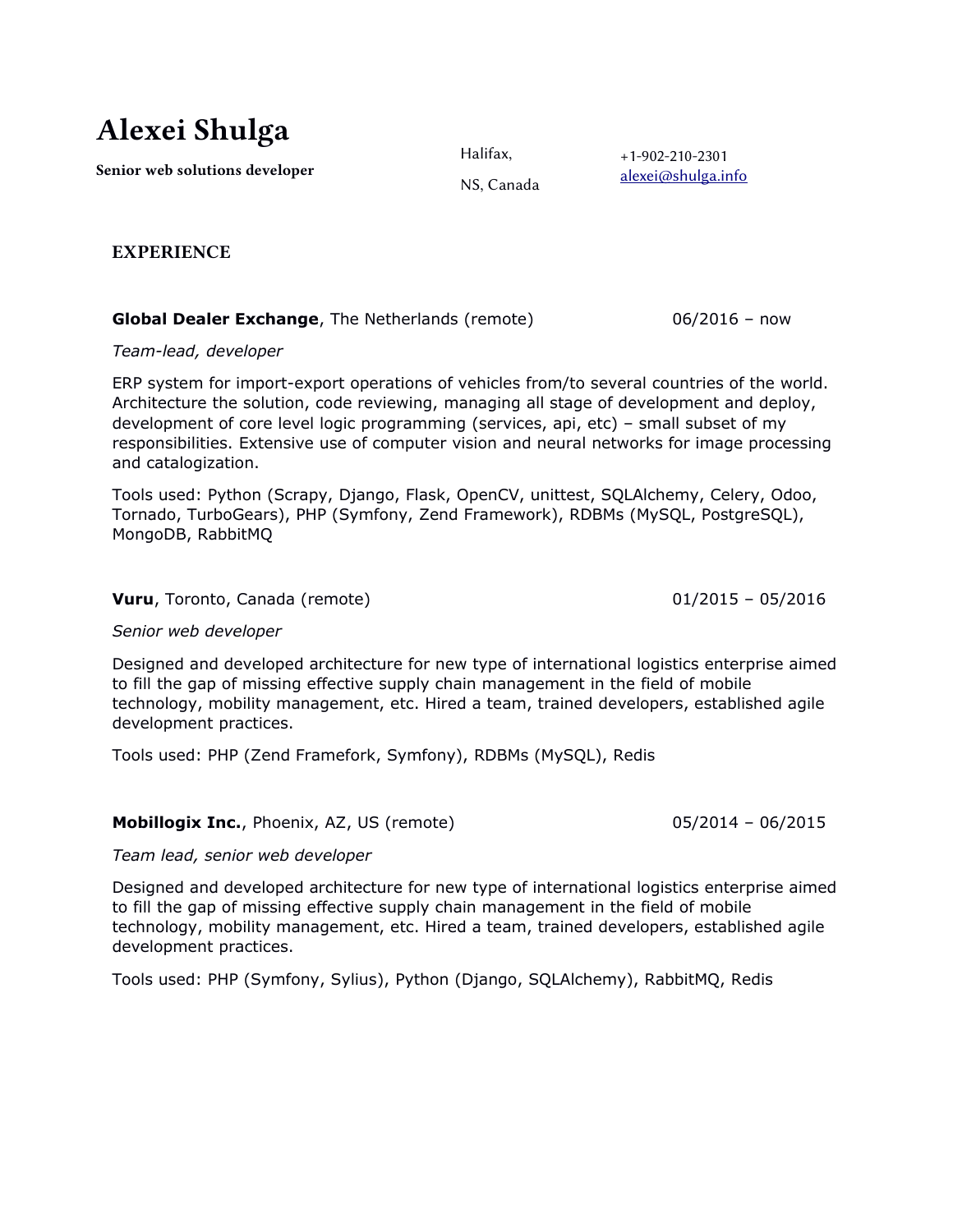### **Eroma (Natural Candle Supply)**, Sydney, Australia  $01/2013 - 03/2014$

*Architect, team lead, senior web developer*

Developed and implemented warehouse management and enterprise resource planning software (in-house and  $3<sup>rd</sup>$  party), refactored the website codebase, conducted business optimizations and consulting, managed small team of developers, set up/hired a team and established development culture.

#### **Rocket Internet GmbH**, Berlin/Munich, Germany 10/2012 - 12/2012

#### *Senior web developer*

Worked briefly for DropGifts, shifted to launching Cuponation. Implemented new features, managed development cycles and deployment procedures, consulted the start-up

Tools used: PHP (Symfony, Zend Framework, Yii), RDBMs (MySQL, PostgreSQL)

### **Onespout.com**, Toronto, Canada (remote) 06/2010 - 06/2011

#### *Senior web developer*

Created the service from scratch, staffed people for the project, consulted on business development and R&D, conducted reports, measured success, etc.

Tools used: PHP (Zend Framework, Yii), Python (Scrapy, SQLAlchemy, Django)

#### **TJSC group ltd**, London, UK (remote) **13SC group ltd**, London, UK (remote) **13SC 978**

#### *Senior web developer*

Developed and maintained multi-store e-commerce engine originally based on osCommerce. Added hundreds of features, refactored the code. Projects built using the software: scanningpens.co.uk, winstonchurchillshop.co.uk

Tools used: PHP (osCommerce, Zend Framework), RDBMS (MySQL)

### **upWork (oDesk), eLance**, Self-employed 2008 – 2016

*Web solutions developer, international consultant, project manager*

Hired and fired people, managed projects and established cultures, assembled teams on demand in the cloud, worked as web developer, building projects from scratch or refactoring the old ones. Among my clients are: Natural Candle Supply, Pearson Vue, Gotham Dream Cars, TAFE NSE Australia, Sportsgunner.com, several popular adult services, etc.

Tools used: PHP (Zend Framework, Symfony, Yii, Slim), Python (Django, Celery, Flask,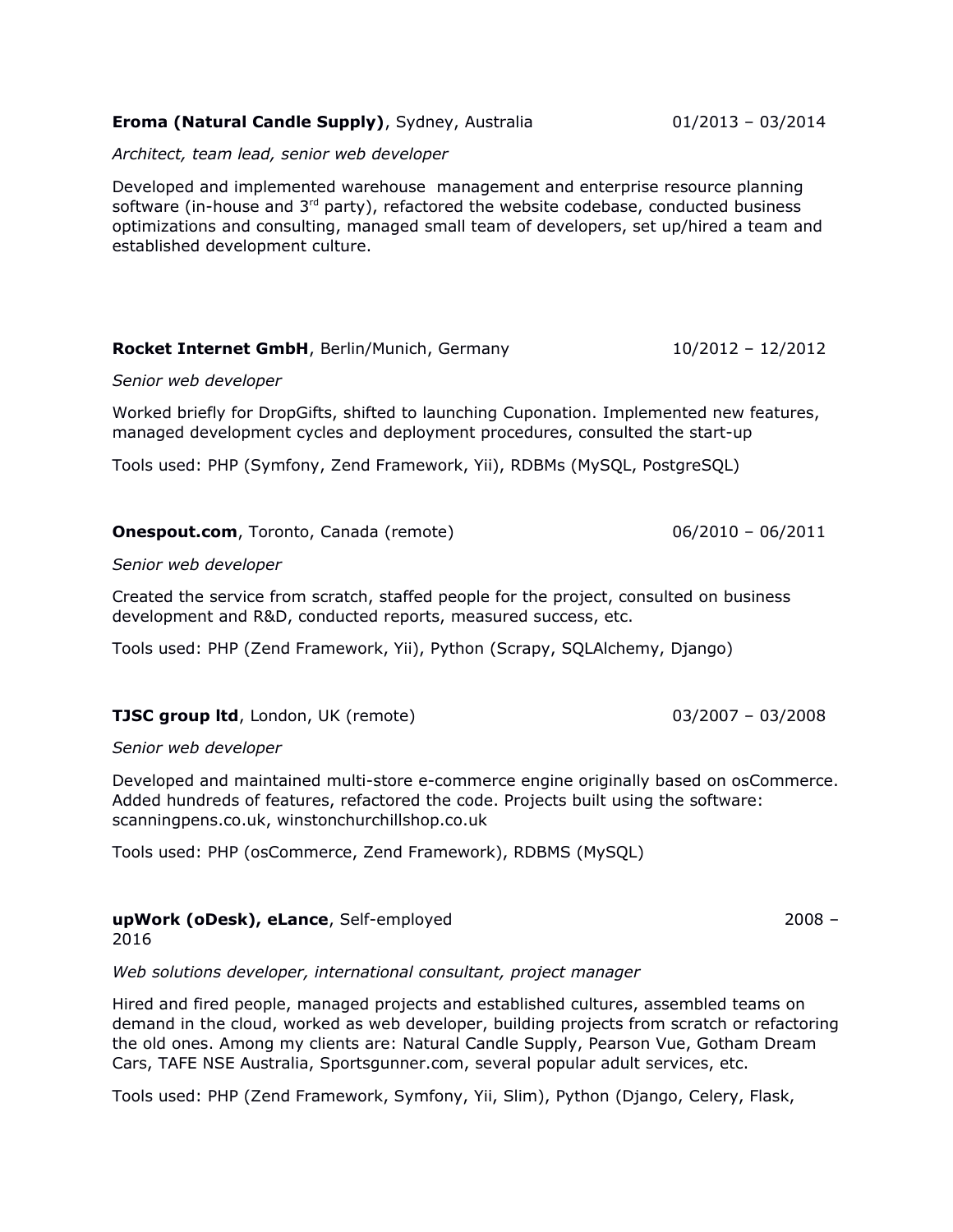Bottle, CherryPy), RDBMS (MySQL, PostgreSQL), NoSQL (MongoDB, Redis, CouchDB)

## **Smartworks**, Rostov-na-Donu, Russia 03/2006 – 03/2007

*Senior web developer, team lead*

Worked with numerous clients for the software house. Assembled and managed teams of 2- 3 developers per project. Sample projects: security audits, 1-click hosting solutions, various e-commerce projects based on osCommerce, Virtuemart and in-house solutions.

Tools used: PHP (Zend Framework), Python (Django, Scrapy), RDBMS (MySQL)

## **Contractor,** Rostov-na-Donu, Russia 201/2002 – 03/2006

## *Web/software developer*

Developed several projects: "Alpha Sphynx" intranet small to mid scale enterprise document circulation system using PHP4/MySQL/Linux as a backend with IE browser as client over HTTPS protocol. Managed to help dozens of clients with various errors/issues for dynamic PHP-driven sites built by others. Created custom-made e-commerce solutions - NaDonu.ru and Terion.ru using 1C Software (popular ERP system in Russia) as data source.

Tools used: PHP, C++ (MVC, ActiveX, etc.)

## **Tele-X TV (Park TV) Company**, Rostov-na-Donu, Russia 06/1998 – 01/2002

## *Software developer*

Created, maintained and developed complex intranet solution for the local TV company which included: document circulation module, "On Air" tracking module with scheduling of TV programs, Advertisement Request module for managers to track orders of air time and filling in spaces, TV calendar with different reports for effective events/air time/ads request management.

Tools used: C++ (MFC, ActiveX), PHP

# SKILLS AND TOOLS

**Python:** Django, Flask, Tornado, Bottle, TurboGears

**PHP 3-7: SPL, Composer, Codesniffer** 

**PHP Frameworks:** Zend Framework, Symfony2, Yii, CakePHP, CodeIgniter, Slim

**RDBMS:** MySQL, PostgreSQL

**NoSQL:** MongoDB, Redis

**Web servers:** Apache, Nginx, lighttpd